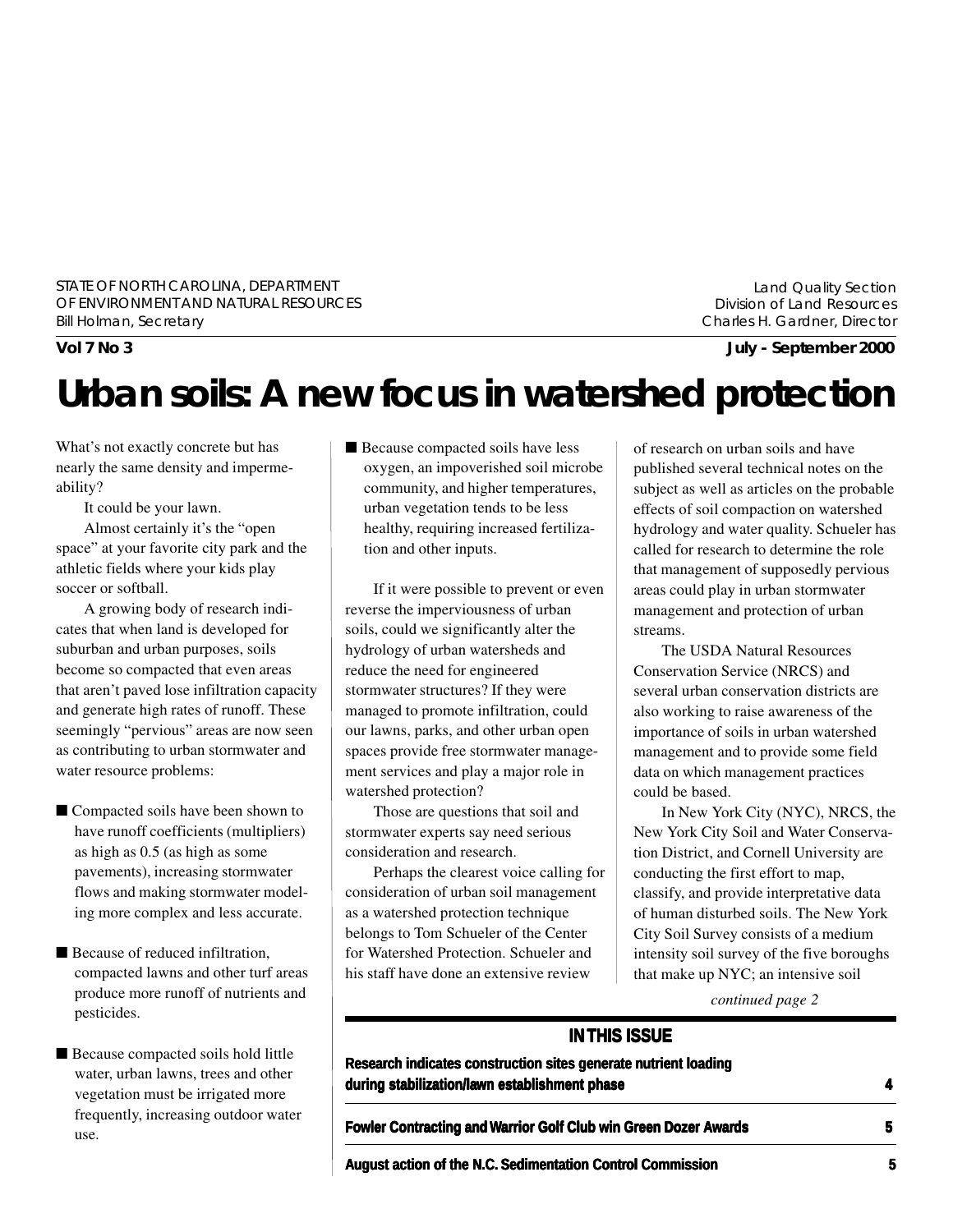survey of open lots, watersheds, city corridors and parks; and special studies on behavior of urban soils.

In New Jersey, NRCS and the Ocean County Soil Conservation District are studying soil compaction in developing areas and using local television news outlets to explain to residents the problems and effects of soil compaction.

In addition, architects, landscape architects and soil scientists across the nation are advocating a focus on soils in urban planning. At a major conference on the ecology of urban soils in June the President of the American Society of Landscape Architects called for collaboration among scientific disciplines and the design and engineering professions to make soil health a measure of the quality of life and a focus in the design and planning of livable communities.

### **What are urban soils?**

Dr. Keith Cassel of the NCSU Soil Science Department says that the term "urban soil" is often used to imply that soil within urban areas is of one uniform type. But, he says, that is not the case.

"Soils in urban areas are extremely variable," Cassel says. "The nature of the soil at any urban site depends upon the characteristics of the natural soil, the past uses of the site, the depth of excavation that went on during construction, the extent of the disturbed area, and even how much rain fell during the construction phase."

In natural, undisturbed soils, Cassel explains, we can observe layers or "horizons." In the forest, there's the top "O" horizon with lots of organic matter, the "A" horizon that most of us think of as topsoil, the "B" horizon or subsoil, and so on. At many urban sites, however, these horizons are not evident.

"Think about what happens when a house or other structure is built," Cassel instructs. "Typically, the site is graded and the top soil is removed. Topsoil may be stored or it may be trucked away from the site. Then, there's some degree of excavation. At the least footers will be dug. Sometimes, basements will be

excavated. The excavated soil, which will be subsoil, often is spread around the site."

So, says Cassel, urban soils are mixed, with great variability in what layers have gotten mixed together.

"Organic matter may have been buried deep and clay material may been brought to the surface—or not."

Then, Cassel says, there's construction traffic – both heavy equipment and foot traffic packing down newly disturbed—and therefore loosened—soil. The top 12 to 16 inches of soil can become significantly compacted from general traffic, and "pans" or zones of highly compacted soil can develop where the wheels of heavy equipment have applied intense pressure.

Sometimes, he says, homeowners will find areas of their lawns where grass or other vegetation will absolutely refuse to grow, no matter how often the area is reseeded or how well it's fertilized and watered. Under these dead zones there may be pans where roots simply cannot penetrate.

"The degree of compaction of urban soils is also variable," says Cassel. "How compacted soils get at a site will depend on the kind and volume of traffic and whether or not traffic was allowed on wet soils."

### **Implications of compaction for erosion and sedimentation control**

During construction, disturbed soil can often develop a "crust." Crusting is a kind of compaction that occurs in the top 1 millimeter of soil when rain separates the soil into very small aggregates and individual particles that cement into hard layers when rapid drying occurs. Once formed, a soil crust is impermeable and produces high runoff rates. Cassel says that crusting is a particular problem in clayey and silty urban soils. Vegetation helps prevent crusting, he says, so it's important to seed bare areas as quickly as *continued next page*

**Page 2 SEDIMENTS July - September 2000**



*SEDIMENTS Vol 7, No 3 July - September 2000*

*SEDIMENTS* is published quarterly by the N.C. Sedimentation Control Commission to provide information and assistance to the regulated community and to facilitate communication among personnel of state and local erosion and sediment control programs.

Send comments to Caroline Medlin, NCDENR-Land Quality, 1612 Mail Service Center, Raleigh, NC 27699-1612. Email: Caroline.Medlin@ ncmail.net. Send change of address to WRRI, Box 7912, North Carolina State University, Raleigh, NC 27695-7912 (919/515-2815). Fifty-six hundred copies of this newsletter were printed at a cost of \$915.84 or 16 cents per copy.

Personnel of the Land Quality Section of the N.C. Department of Environment and Natural Resources provide information and assistance for implementation of the N.C. Erosion and Sediment Control Program. For assistance, please contact the Regional Engineer or the Raleigh headquarters listed below:

> Richard Phillips, P.E. Interchange Bldg, 59 Woodfin Place Asheville, NC 28801 (828) 251-6208

William (Toby) Vinson, P.E. 225 Green Street, Suite 714 Fayetteville, NC 28301 (910) 486-1541

Doug Miller, P.E. 919 N. Main Street Mooresville, NC 27115 (704) 663-1699

John Holley, P.E. 3800 Barrett Drive, Suite 101 Raleigh, NC 27609 (919) 571-4700

Floyd Williams, P.G. 943 Washington Sq. Mall Washington, NC 27889 (252) 946-6481

Dan Sams, P.E. 127 Cardinal Dr, Ext Wilmington, NC 28405-3845 (910) 395-3900

Matt Gantt, P.E. 585 Waughtown St. Winston-Salem, NC 27107 (336) 771-4600

Mell Nevils, P.E. Raleigh Headquarters 512 N. Salisbury St., 1612 Mail Service Center Raleigh, NC 27699-1612 (919) 733-4574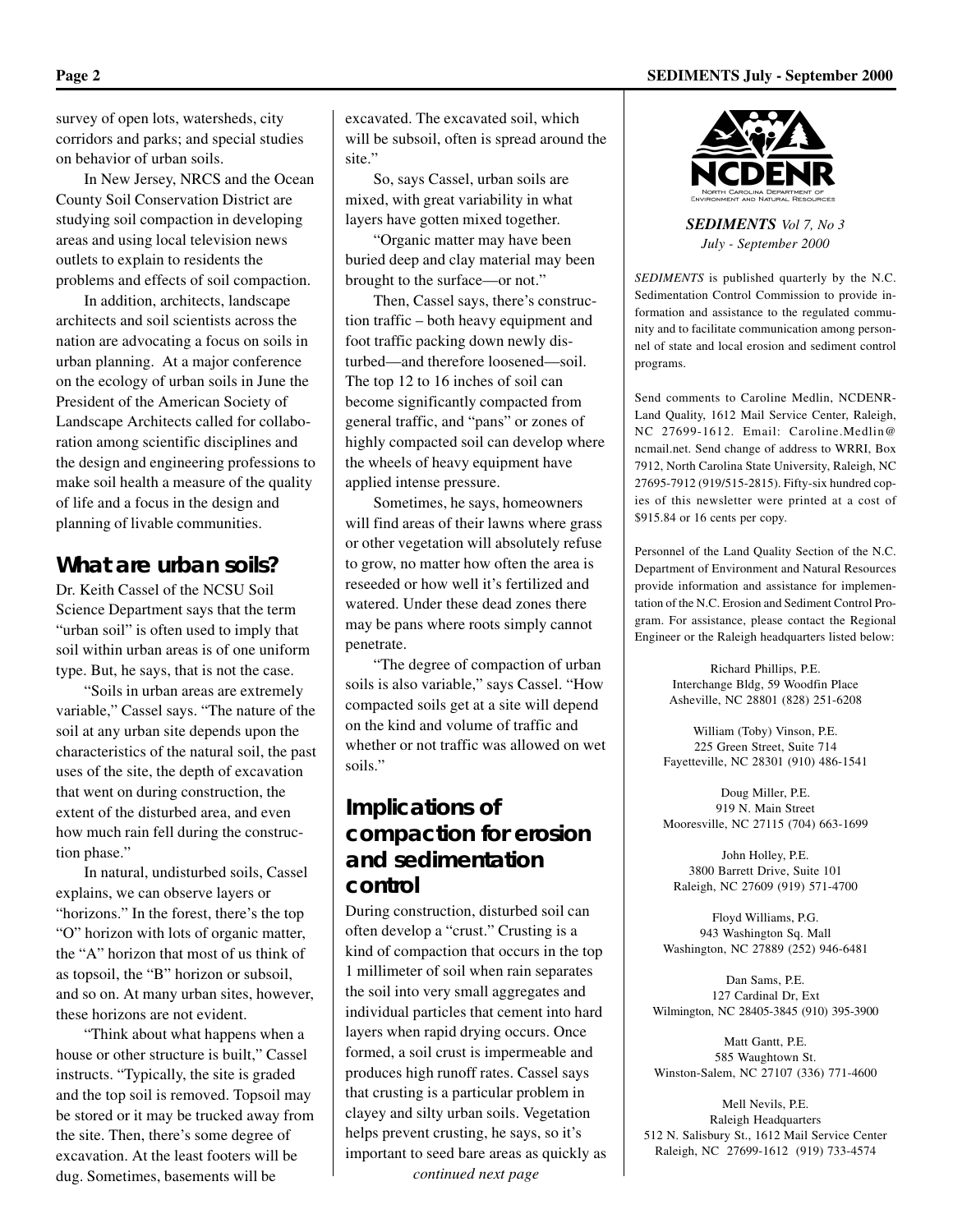The North Carolina Sedimentation Control Commission

The Sedimentation Control Commission (SCC) was created to administer the Sedimentation Control Program pursuant to the N.C. Sedimentation Pollution Control Act of 1973 (SPCA). It is charged with adopting rules, setting standards, and providing guidance for implementation of the Act. The composition of the Commission is set by statute to encompass a broad range of perspectives and expertise in areas related to construction, industry, government, and natural resource conservation and quality. All members are appointed by the Governor and serve three-year terms, except for the Director of the Water Resources Research Institute of The University of North Carolina, who serves as long as he remains Director. The chairman of the SCC is named by the Governor.

Chairman: Kenneth H. Reckhow Durham Director of Water Resources Research Institute

Commissioners:

Daniel V. Besse Winston-Salem Rep. N.C. Environmental Management Com.

> John R. Bratton Knightdale Rep. N.C. Mining Com.

Donnie W. Brewer Greenville Rep. Professional Engineers of N.C.

James Ferguson Clyde Rep. N.C. Soil and Water Conservation Com.

Phillip Ray Gibson Cullowhee Non-governmental conservation representative

> J. Wendell Gilliam Raleigh Rep. NCSU Dept. of Soil Science

> > Ray B. Killough Matthews Rep. N.C. public utilities

Joseph A. Phillips Raleigh Non-governmental conservation representative

Kyle Sonnenberg Southern Pines Rep. Association of County Commissioners/ N.C. League of Municipalities

Ralph Stout Greensboro Rep. Carolinas Associated General Contractors

F. Roger Watson Asheville Rep. N.C. Home Builders Association possible. However, if crusting occurs before seeds have sprouted, you're likely to have crop failure. That's why mulch that will retain moisture is important for getting grass established on bare soils.

Since disturbance of any kind tends to destroy soil structure and lead to some degree of compaction, the most effective way to prevent erosion and preserve soil infiltration capacity on developed sites is to limit disturbance.

The Center for Watershed Protection says that erosion and sedimentation control programs should strongly encourage limits on clearing and grading on construction sites, that plans should clearly show the limits of disturbance, and that these limits should be enforced.

### **Implications of compaction for stormwater management**

Since it is clear that urban soil compaction affects the infiltration capacity of supposedly "pervious" areas to varying degrees, runoff coefficients for various kinds of "pervious" areas need to be developed so that models that predict changes due to development are more representative. The Center for Watershed Protection says there is an urgent need for research to characterize runoff from lawns and landscaped areas on compacted urban soils.

To help create hydrological reserves within watersheds, communities should examine ways to promote retention of undisturbed soils, says the Center for Watershed Protection. Setting and enforcing limits on disturbance during construction is an obvious way to protect soil infiltration capacity. The U.S. EPA recognizes minimizing soil and vegetation disturbance during construction as an urban stormwater BMP. Revising local requirements for compacted areas along roads and around buildings might help to promote infiltration and reduce runoff. Re-examining grading standards might also reveal opportunities to limit soil disturbance.

Some of the most favored on-site stormwater controls—filter strips, grass swales, and bioretention areas—need to have underlying porous soils to function effectively. The Center for Watershed Protection says that locations for these practices should be clearly shown on site plans and that fencing should be used to strictly prohibit construction activity on these portions of the site.

While planning and construction practices can be used to protect undisturbed soils in developing areas, stormwater managers might also want to consider opportunities for restoring infiltration capacity within existing developed areas. Restoring infiltration capacity of unpaved areas might be an especially important tool for highly developed watersheds where other stormwater retrofit options are limited. Incorporating compost into compacted soils has been shown to be an effective but expensive method of restoring infiltration capacity of lawns and athletic fields. Various studies indicate that lawn runoff could be reduced by up to 74% by use of compost amendments across a small watershed. Restoring infiltration by compost amendment and limiting foot traffic on public open areas such as parks might also produce significant hydrological benefits. Research on the degree of compaction of lawns and other open areas within a watershed should precede such restoration efforts.

With promulgation of the NPDES Storm Water Phase II Final Rule and, in North Carolina, adoption of urban stormwater control rules for the Neuse and Tar-Pamlico River Basins, affected cities, towns and counties are searching for effective and easily maintained best management practices to reduce pollutants from urban stormwater runoff. A growing number of experts believe that the potential benefits of management of soils during and after construction to protect infiltration capacity and efforts to restore infiltration in developed areas deserve consideration.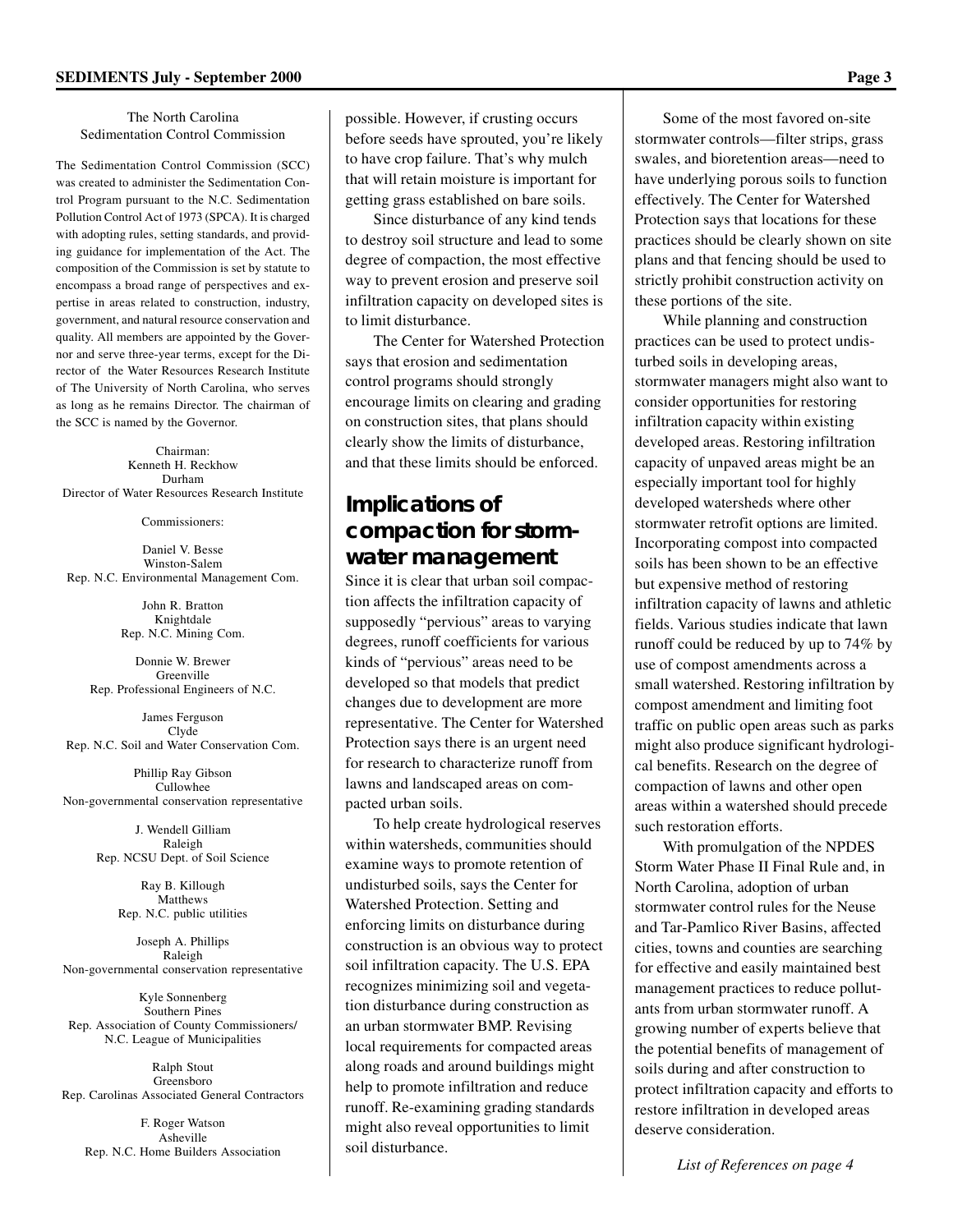# **Research indicates construction sites generate nutrient loading during stabilization/lawn establishment phase**

In a research project aimed at evaluating the effectiveness of sediment traps, researchers have found evidence that nutrient loads from construction sites increase dramatically when establishment of vegetation begins.

The research project is sponsored by the N.C. Sedimentation Control Commission (SCC) and is being conducted by N.C. State University researchers at Carpenter Village near Cary. Nancy White of the NCSU School of Design and Daniel Line of the NCSU Water Quality Group have collected monitoring data on a site in the Carpenter Village development for two years. Sampling began when the site was being cleared and continues through construction of homes and site stabilization and lawn installation. Rainfall, runoff, and sediment yield are being measured. Samples of sediment trap discharge were analyzed for total sediment, total phosphorus and nitrogen. In addition, samples of sediment deposited in the trap were collected

#### *Urban soils: A new focus in watershed protection*

#### **References**

- Center for Watershed Protection. 2000. Technical Note 107: The Compaction of Urban Soils. *Watershed Protection Techniques* Vol 3, No 2, January 2000.
- Center for Watershed Protection. 2000. Technical Note 108. Can Urban Soil Compaction Be Reversed? *Watershed Protection Techniques* Vol 3, No 2, January 2000.
- Friedman, David B. 2000. Understanding the Significance of Soil Management and Natural Resource Assessment in Watershed Planning. *Erosion Control*, May/ June 2000.
- New York City Soil Survey Program.. (http:// members.aol.com/nycsoil/cover.htm/)
- Ocean City Soil Conservation District. (http:/ /www.ocscd.org/r\_d.htm)

and analyzed for total phosphorus to evaluate the effectiveness of the trap in reducing phosphorous loading.

Researcher Dan Line said that there was no effort to measure the nitrogen trapping efficiency of the device because it is generally acknowledged that sediment traps do not trap nitrogen to an appreciable degree.

Monitoring data show that as clearing and grading progressed, runoff rates and export of sediment increased. It also showed, however, that when site stabilization with vegetation and lawn establishment began, sediment export decreased and nutrient export increased.

This result did not surprise Line.

"There was extensive grading on this site. Everything was removed down to the subsoil. There was no organic matter left. To establish vegetation , it is necessary to use fertilizer. You would expect to see nutrients in runoff in such a situation.

- Schach, Janie Cervelli. A National Perspective on Soil Health: Why it is important. Abstract. Conference: The Ecology of Urban Soils. (http://www.scisoc.org/opae/ shortcourse/urbansoil/east\_abstracts.asp #A National Perspective on Soil Health: Why it is Important.)
- Schueler, Tom. 1995. The Peculiarities of Perviousness. *Watershed Protection Techniques* Vol 2, No 1, Fall 1995.
- USDA Natural Resources Conservation Service. 2000. Soil Quality – Urban Technical Note No. 1: Erosion and Sedimentation on Construction Sites. Soil Quality Institute, Auburn, AL
- USDA Natural Resources Conservation Service. 2000. Soil Quality—Urban Technical Note No. 2. Urban Soil Compaction. Soil Quality Institute, Auburn, AL.
- U.S. Environmental Protection Agency. 1999. Preliminary Data Summary of Urban Storm Water Best Management Practices. EPA-821-R-99-012. Office of Water, Washington, DC.

"It's a trade-off," said Line. "To control erosion, you need to get vegetation established, and to get vegetation established, you have to use fertilizers. You trade sediment for nutrients."

Line said that it seems clear traditional erosion and sedimentation control BMPs are not designed for control of nitrogen loading from construction sites during what he calls the second phase of development—the home construction phase.

He said he knows of no BMPs that can be used on extensively graded construction sites to effectively control nitrogen loading. He said it might be possible to increase infiltration and reduce runoff with heavy mats of straw or compounds like polyacrylamide, but that the nitrogen loading reduction would likely not be significant.

Line said that limiting disturbed area and minimizing grading are probably the only really effective BMPs for limiting nitrogen loading from construction sites. White concurred and added that good site design can minimize the area required for mass grading. Also, White noted that construction impacts may be a short-term problem, whereas the increases in stormwater runoff and related impacts are not. Continued monitoring to quantify impacts after stabilization is being conducted.

Line and White will complete their research on the efficiency of temporary sediment controls and make a final report to the SCC in the spring of 2001.

# **Land Quality personnel changes**

- **C.W. Gaskill, Jr.** is new Sediment Education Intern in the Land Quality Central Office.
- **Charles Phillips** is the new environmental technician in the Raleigh Regional Office.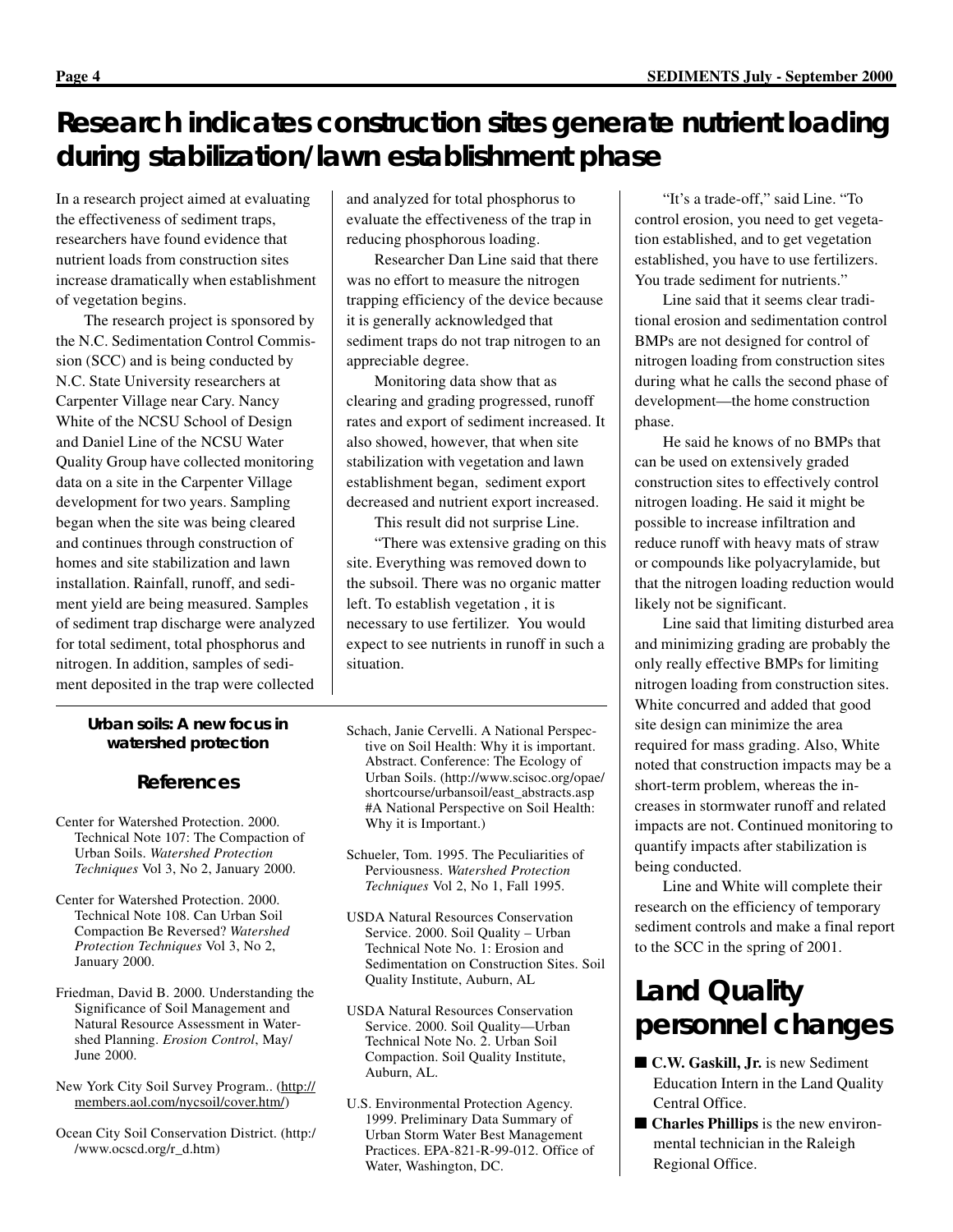

*Steve Fowler (left), owner of Fowler Contracting, accepts the Green Dozer Award for a site one to five acres in size from Sedimentation Control Commission chairman Kenneth H. Reckhow.*



*Donald R. Lee, FAIA of Lee Nichols Architecture accepts the Green Dozer Award for a site larger than 5 acres from Sedimentation Control Commission chairman Kenneth H. Reckhow.*

# **Fowler Contracting and Warrior Golf Club win Green Dozer Awards**

At the August 17 meeting of the N.C. Sedimentation Control Commission, Chairman Kenneth Reckhow presented the first Green Dozer Awards for outstanding erosion control and stabilization practices installed on a construction site.

The Green Dozer Award for a site one to five acres in size went to Fowler Contracting of Cary, NC, for their work at Cotswald Subdivision Phase III. Darin Eyster of the Town of Cary Erosion and Sediment Control Program nominated Fowler for the award. Eyster praised Fowler for dedicating a crew to erosion control and for being proactive in implementing new regulations for vegetative stabilization. The company has its own radar and sends a crew to reinforce measures when rain threatens.

"Fowler sees that its people are trained and that they are concerned about getting erosion control done right," said Eyster.

The Green Dozer Award for a site larger than five acres went to the

Warrior Golf Club in Rowan County. Donald R. Lee of Lee Nichols Architecture accepted the award on behalf of the families which developed the project: the Lee Family, the Huston Family, the Johnson Family, and the Staton Family.

The project was nominated by Greg Green of Rowan County Environmental Services. Green praised the project for diligent maintenance of erosion and sediment control measures and extraordinary efforts in the establishment of groundcover.

Warrior Golf Course was constructed on Lake Wright, a secondary water supply for the Town of Landis, and 12 of the 18 holes drain to High Quality Waters. Greene said the lake had been very well protected.

"I'm proud of the job they've done there," he said. "The owners' commitment to full compliance and their desire to do things right were the reasons for the success of this project, both during construction and in the completed product. The Warrior Golf Club has proven to be an asset to the community and a friend to the environment."

# **August action of the N.C. Sedimentation Control Commission**

At its regular meeting on August 17, the N.C. Sedimentation Control Commission took the following action:

- Approved a Soil Erosion and Sedimentation Control Ordinance for Jackson County (contingent on staffing), thereby allowing the County to establish its own local erosion and sedimentation control program. The program will be administered by Jackson County Planning and Development, Tamera Crisp, Director. The address is 401 Grindstaff Cove Rd, #204, Sylva, NC 28779. Phone: (828) 586-7575.
- Approved three education projects: ❏ Support for three erosion and sedimentation control workshops in western North Carolina. The workshops will be conducted by Western North Carolina Tomorrow. ❏ Support for reprinting the *Erosion Patrol* Third Grade Curriculum. ❏ Printing 500 copies of the *North Carolina Erosion and Sediment Control Planning and Design Manual* and convening a workgroup to revise the manual within two years.
- Established a committee to make recommendations for guidance about requiring undisturbed riparian buffers on a site-specific basis. According to the Attorney General's office, the Sedimentation Control Commission has the authority to require undisturbed buffers when conditions indicate the need for a buffer. However, according to Mell Nevils, Chief of the Land Quality Section, Regional Engineers and other staff have no guidelines that would help them decide how wide undisturbed buffers should be on various soils and slopes.